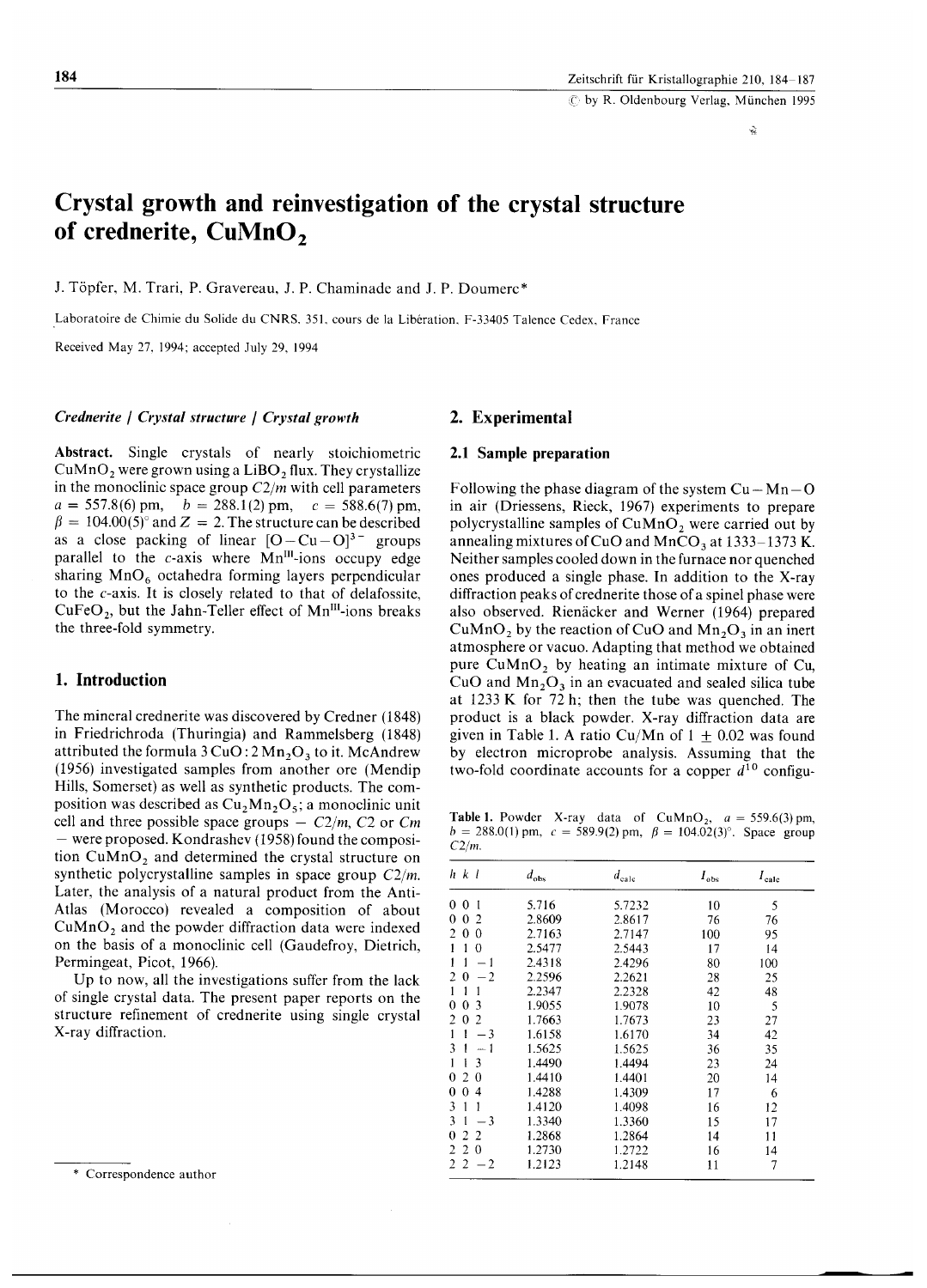ration, iodometric titration gave an oxidation state of Table 2. Details of structure refinement for crednerite single crystal.  $3.00 \pm 0.02$  for the Mn-ions. Further details about phase relations and physical properties of  $CuMnO<sub>2</sub>$  and solid solutions  $Cu_{1+x}Mn_{1-x}O_2$  ( $0 \le x \le 0.2$ ) are or will be reported in separate papers (Doumerc, Trari, Topfer, Fournes, Grenier, Pouchard, Hagenmuller, in press.).

Single crystals were grown in a flux of lithium borate  $(1 \text{ g } \text{CuMnO}_2/3 \text{ g } \text{LiBO}_2)$  in an alumina crucible under an argon atmosphere. The mixture was heated up to 1273K at *100<sup>0</sup> /h.* After 6 h the melt was slowly cooled downto 1113 Kat 2°*Ih.*The reaction product was leached out with warm water. The obtained material consists of a black phase  $Cu_{1+x}Mn_{1-x}O_2$ , CuO and LiMn<sub>2</sub>O<sub>4</sub>.

## 2.2 Structure determination

Powder X-ray diffraction patterns were obtained at 293 K using  $Cu K<sub>a</sub>$  radiation and Bragg-Brentano geometry. The equipment was calibrated with Si. Unit cell dimensions were determined from 15 reflections in the range  $10^{\circ} \leq 2\theta \leq 100^{\circ}$  using a least square method.

For single crystal data collection a needle shaped crystal with dimensions  $0.014 \times 0.182 \times 0.014$  mm<sup>3</sup> was chosen. Preliminary investigations with Weissenberg and Buerger photographs showed the crystal to belong to the C lattice mode of the monoclinic system. Intensities were collected on an automatic diffractometer (Enraf-Nonius CAD4). Details of the structure analysis are given in Table 2.

#### 3. Results

All reflections of the polycrystalline  $CuMnO<sub>2</sub>$  specimen prepared in a silica tube could be indexed with a monoclinic cell (Table 1)<sup> $1$ </sup>; the lattice parameters are  $a = 559.6(3)$  pm,  $b = 288.0(1)$  pm,  $c = 589.9(2)$  pm and  $\beta = 104.02(3)$ °. These values are in good agreement with the data of McAndrew (1956) while they slightly differ from those of Kondrashev (1958), especially for the *a* and  $\beta$  parameters. These discrepancies and the fact that Kondrashev prepared the samples at about 1273 K in air suggest that his material was enriched in copper and belongs to the  $Cu_{1+x}Mn_{1-x}O_2$  ( $0 \le x \le 0.2$ ) series (Trari, 1994).

The results of the structure determination of the single crystal in space group  $C2/m$  are given in Table 2. Refinements in the non centrosymmetric C2 and *Cm* groups did not improve significantly the model. They confirm those reported by Kondrashev (1958) for a powder investigation.

| Crystal system                                                                  | ÷,<br>Monoclinic                   |
|---------------------------------------------------------------------------------|------------------------------------|
| Space group; z                                                                  | $C2/m$ ; 2                         |
| Lattice constants (pm, $\degree$ )                                              | $a = 557.8(6), b = 288.1(2),$      |
|                                                                                 | $c = 588.6(7), \beta = 104.00(5)$  |
| Molar volume $\text{(cm}^3/\text{mol})$                                         | 27.64                              |
| Density calc. $(g/cm^3)$                                                        | 5.445                              |
| Radiation                                                                       | $MoK_{\alpha}$                     |
| Monochromator                                                                   | Graphite                           |
| Min./max. transmission factors                                                  | 0.53/0.68                          |
| (absorption correction with crystal shape and size)                             |                                    |
| Scan range                                                                      | $-11 < h < 11$                     |
|                                                                                 | $-5 \le k \le 5$                   |
|                                                                                 | $-11 \le k \le 11$                 |
| Number of measured reflections                                                  | 3008                               |
| Number of independent reflections                                               | 229 $(F_0^2 \geq 3\sigma(F_0^2))$  |
| $R_{\rm INT} = \left( \sum_i \sum_j  F_{0_{i,j}} - F_{0_j}  \right) / \sum F_0$ | 0.027                              |
| Structure refinement program                                                    | SHELX-76                           |
| R                                                                               | 2.47%                              |
| $R_{w}$                                                                         | 2.56% (w = $0.446/\sigma^2(F_0)$ ) |

The comparison of the lattice constants of the single crystal (Table 2) with those of crushed crystals grown in the LiBO<sub>2</sub> melt  $(a = 557.71(9)$  pm,  $b = 288.51(6)$  pm,  $c = 588.44(9)$  pm and  $\beta = 104.00(1)$ °) shows that the chosen crystal is representative of the batch.

The three following features suggest that the composition of the investigated crystal is not exactly  $CuMnO<sub>2</sub>$  and that the crystal contains a slight excess of copper.

(i) For the series  $Cu_{1+x}Mn_{1-x}O_2$  ( $0 \leq x \leq 0.2$ ) a variation of the parameters *a* and  $\beta$  with composition was observed while  $b$  and  $c$  remain nearly constant (Trari, 1994). The value of the parameter a of the investigated crystal corresponds to a composition of about  $x = 0.04$ .

(ii) Wavelength dispersive microprobe analysis of the investigated crystal (average of25 different aligned points) gives for composition:  $Cu_{1.04}Mn_{0.96}O_2$  (x = 0.04).

(iii) Refinement of the atomic positions and thermal parameters leads to a slightly improved R value for  $x = 0.04$  with respect to  $x = 0$ .

The atomic positions and the thermal parameters are given in Table 3 and selected interatomic distances in Table 4.

### 4. Discussion

In the structure of  $CuMnO<sub>2</sub>$  each  $Mn<sup>III</sup>$  ion is bonded to six oxygen ions forming a distorted octahedron. Each  $MnO<sub>6</sub>$  octahedron shares six edges with six neighbors located in the same layer. These layers are linked by two-fold coordinated  $Cu<sup>I</sup>$  ions. The unit cell is drawn in Fig. 1 showing that the structure can also be described as a close packing of linear  $(O - Cu - O)^{3}$  groups parallel to the c-axis where the octahedral sites are occupied by MnIII ions.

equilibution cupied by Mn<sup>III</sup> ions.<br>The Cu – O distance of 183.4 pm is in the range of those generally found for two-fold coordinated Cu<sup>I</sup> ions. The Cu-atoms form rows in the [010] direction with a

<sup>&</sup>lt;sup>1</sup> Additional material to this paper can be ordered referring to the no. CSD 58518, names of the authors and citation of the paper at the Fachinformationszentrum Karlsruhe, Gesellschaft fur wissenschaftlich-technische Information mbH, D-76344 Eggenstein-Leopoldshafen, Germany. The list of  $F_{\rm o}/F_{\rm c}$ -data is available from the author up to one year after the publication has appeared.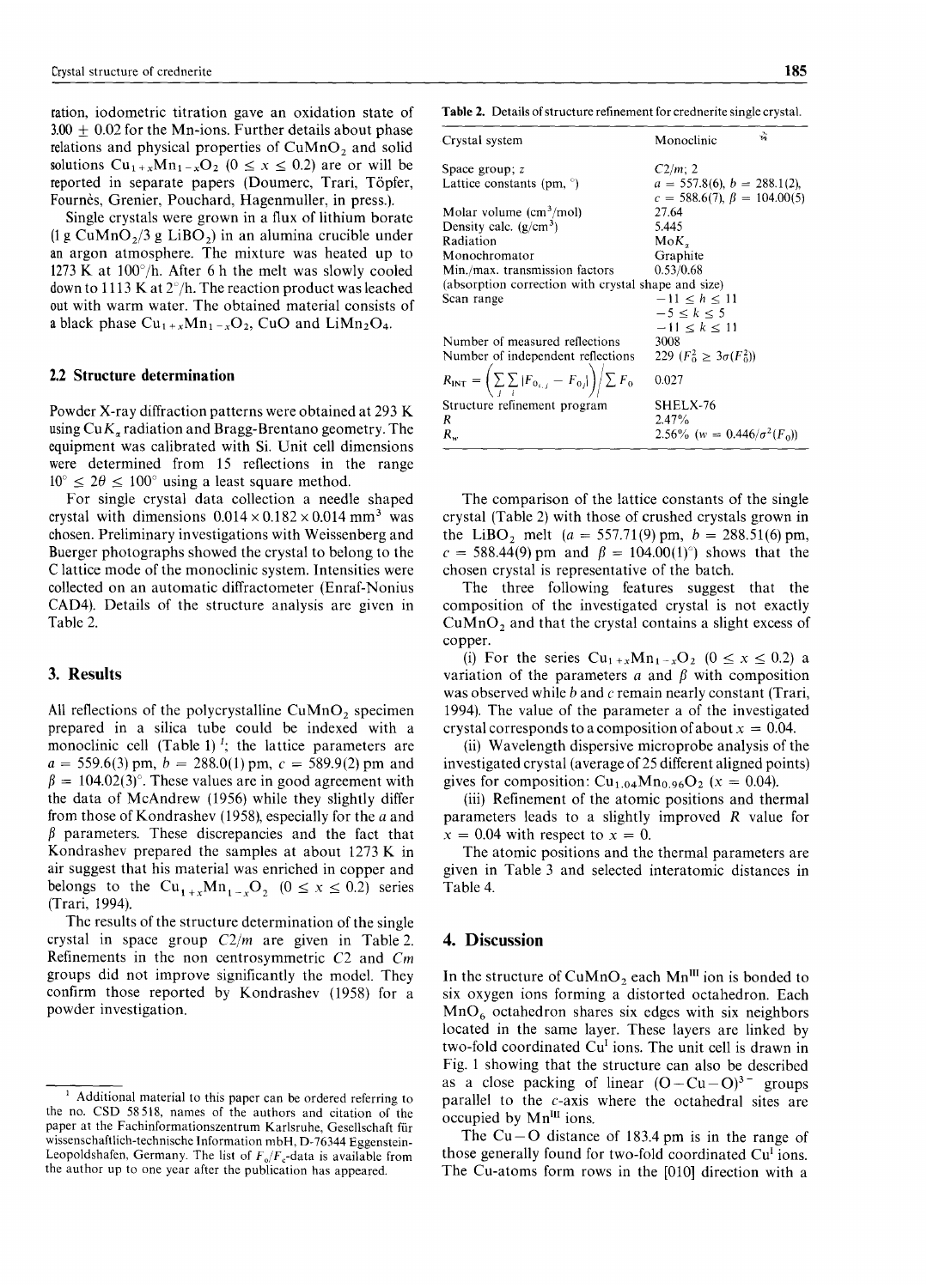| Atom                   | Multi-<br>plicity and<br>Wyckoff<br>letter | <b>Site</b><br>symmetry             | $\boldsymbol{x}$                      | y                                    | Z                                   |                                     | $Occu -$<br>pancy                   |
|------------------------|--------------------------------------------|-------------------------------------|---------------------------------------|--------------------------------------|-------------------------------------|-------------------------------------|-------------------------------------|
| Cu<br>Mn/Cu<br>$\circ$ | 2d<br>2a<br>4i                             | 2/m<br>2/m<br>m                     | $\theta$<br>$\mathbf{0}$<br>0.4070(5) | 1/2<br>$\theta$<br>$\theta$          | 1/2<br>$\theta$<br>0.1789(5)        |                                     | 0.96/0.04                           |
| Atom                   | $U_{11}$                                   | $U_{22}$                            | $U_{33}$                              | $U_{23}$                             | $U_{13}$                            | $U_{12}$                            | $U_{eq}$                            |
| Cu<br>Mn/Cu<br>O       | 0.0168(7)<br>0.0063(6)<br>0.0089(10)       | 0.0102(9)<br>0.0038(7)<br>0.043(10) | 0.0049(5)<br>0.0059(6)<br>0.0062(9)   | $\mathbf{0}$<br>$\theta$<br>$\bf{0}$ | 0.0006(5)<br>0.0029(5)<br>0.0022(8) | $\bf{0}$<br>$\theta$<br>$\mathbf 0$ | 0.0109(5)<br>0.0051(4)<br>0.0064(6) |

Table 3. Atomic positions and thermal parameters  $(10^4 \text{ pm}^2)$  for Cu<sub>1.04</sub>Mn<sub>0.96</sub>O<sub>2</sub>.

Thermal parameters refer to equation exp  $(-2\pi^2(U_{11}h^2a^{*2} + U_{22}k^2b^{*2} + \dots +$  $+ 2U_{13}hla^*c^*$ )).

Table 4. Selected interatomic distances (pm) and angles  $(°)$ .

| Mn                       | O <sup>i</sup>  |          | $O^{ii}$ | O <sup>iii</sup> |                  | O <sup>iv</sup> | O              | $O^{v}$        |
|--------------------------|-----------------|----------|----------|------------------|------------------|-----------------|----------------|----------------|
| O <sup>i</sup>           | 192.9           |          | 385.9    | 288.5            |                  | 256.2           | 279.2          | 314.0          |
| $O^{ii}$                 | 180.0           |          | 192.9    |                  | 256.2<br>288.5   |                 | 314.0          | 279.2          |
| O <sup>iii</sup>         | 96.8            |          | 83.2     | 192.9            | 385.9            |                 | 279.2          | 314.0          |
| $\mathbf{O}^{\text{iv}}$ | 83.2<br>83.2    |          | 96.8     | 180.0            |                  | 192.9           | 314.0<br>226.0 | 279.2<br>451.9 |
| $\Omega$                 |                 |          | 96.8     | 83.2             |                  | 96.8            |                |                |
| $O^{v}$                  | 96.8            |          | 83.2     | 96.8             |                  | 83.2            | 180.0          | 226.0          |
| Cu                       | O <sup>iv</sup> | $O^{vi}$ |          | O                | Cu <sup>vi</sup> | Mn <sup>i</sup> | $Mn^{iii}$     | Mn             |
| $O^{iv}$                 | 183.4           | 366.9    |          | Cu <sup>vi</sup> | 183.4            | 327.7           | 327.7          | 353.0          |
| $O^{vi}$                 | 180.9           | 183.4    |          | Mn <sup>i</sup>  | 121.0            | 192.9           | 288.5          | 314.0          |
|                          |                 |          |          | Mniii            | 121.0            | 96.8            | 192.9          | 314.0          |
|                          |                 |          |          | Mn               | 118.8            | 96.8            | 96.8           | 226.0          |

Symmetry code: (i)  $-x + 1/2$ ,  $y + 1/2$ ,  $-z$ ; (ii)  $x - 1/2$ ,  $y - 1/2$ ,  $z$ ; (iii)  $-x + 1/2$ ,  $y - 1/2$ ,  $-z$ ; (iv)  $x - 1/2$ ,  $y + 1/2$ ,  $z$ ; (v)  $-x$ ,  $y$ ,  $-z$ ; (vi)  $-x + 1/2$ ,  $y + 1/2$ ,  $1 - z$ ; (vii)  $x + 1/2$ ,  $y-1/2, z.$ 

Cu–Cu distance of 288.1 pm; the Cu–Cu distance between these rows is 313.9 pm. The strong anisotropy of the structure is also visible in comparing the thermal parameters: the  $U_{11}$  component of the Cu<sup>I</sup> ions is more than three times larger than the *U*<sup>33</sup> component and also



Fig. 1. Unit cell of crednerite with  $MnO_6$  octahedra (hatched) and Cu ions (empty circles). In the separated octahedron bold lines correspond to short  $Mn-O$  distance

significantly larger than  $U_{22}$ . As the Mn sublattice corresponds to the Cu one by a  $(b + c)/2$  translation, the  $Mn-Mn$  distances differ in the same way as the  $Cu - Cu$ ones giving rise to a pseudo-ID arrangement accounting for the temperature dependence of the magnetic properties (Doumerc et aI., in press).

The  $MnO_6$  octahedra are elongated with four short and two long  $Mn-O$  distances (Table 4). Such a distortion is a typical feature of  $Mn^{III}$  ions in an octahedral site due to the Jahn- Teller effect.

.."' .."' Unlike  $CuMnO<sub>2</sub>$ , many oxides of the general formula  $CuM<sup>III</sup>O<sub>2</sub>$  crystallize with the delafossite-type structure which can be considered as a parent structure of crednerite. Depending on the stacking of the  $\left[\text{CuO}_2\right]^{3-}$ groups in the c-direction different polytypes can be distinguished. The most common ones are the *3R (R3m)* and the 2H (P6<sub>3</sub>/mmc) types (Shannon, Rogers, Prewitt, 1971; Doumerc, Ammar, Wichainchai, Pouchard, Hagenmuller, 1987). The delafossite structure is of higher symmetry than the crednerite one. It exhibits a three-fold axis and therefore single interatomic  $Cu - Cu$ ,  $M - M$ and M-O distances. In delafossite the octahedra are flattened resulting in two different values for the  $O-O$